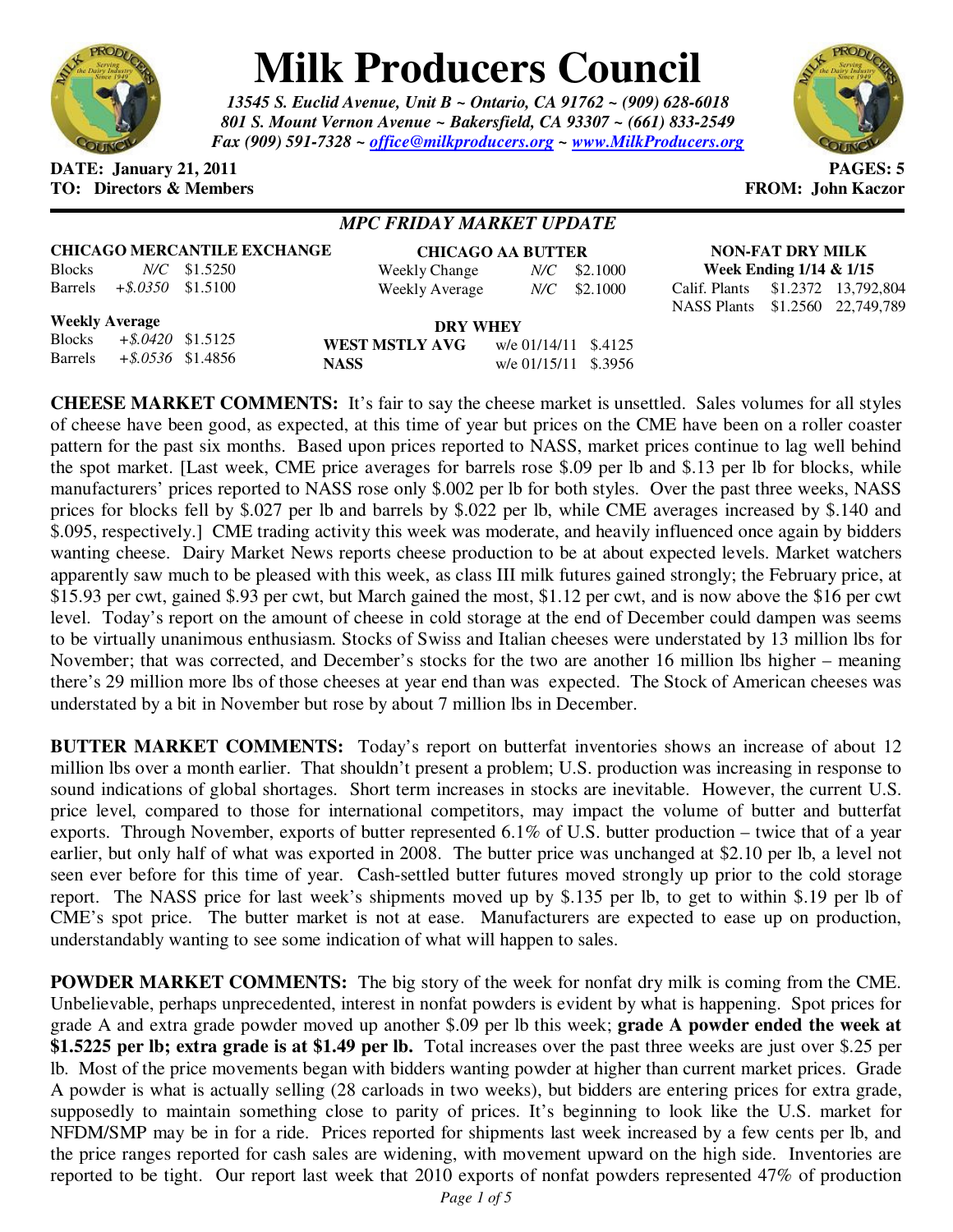should perhaps have added the important detail that the volume for the most recent three months had accelerate to a level that represented 71% of production during that period. The stage seems set for more of the same; what is absent so far are price levels reasonably close to what other major exporting countries are getting for their powders. DMN reports prices for whole milk powder to be steady to lower, based on indexed pricing in existing contracts, although it's not clear what index at the present time would be pulling prices downward. Prices for buttermilk powder are reported to be moving upward, in line with NFDM prices, although buyers are said to be uneasy about believing butter prices will remain where they presently are.

**WHEY PRODUCTS MARKET COMMENTS:** The markets for dry whey and whey protein concentrates are firm and prices are reported to be moving upward. The NASS price for last week's shipments increased by close to a penny per lb, to \$.3956 per lb. All "mostly" price ranges also increased this week. DMN reports that product availability is an issue, with some buyers being told they should not expect shipments until notified. This is a tough one: without cheese, there is no whey, and whey products are apparently at the top of the dairy protein buyers' lists.

**\*\*\*** 

#### **FRED DOUMA'S PRICE PROJECTIONS…**

| $Jan 21$ Est:     |  | Quota cwt. \$16.20 Overbase cwt. \$14.51 Cls. 4a cwt. \$16.54 Cls. 4b cwt. \$12.40 |  |
|-------------------|--|------------------------------------------------------------------------------------|--|
| <b>Last Week:</b> |  | Quota cwt. \$16.14 Overbase cwt. \$14.44 Cls. 4a cwt. \$16.27 Cls. 4b cwt. \$12.47 |  |

**\*\*\*** 

**MORE COWS, MORE MILK: THE DECEMBER MILK PRODUCTION REPORT:** *(By J. Kaczor)* USDA says there were 54,000 more cows being milked this December than a year ago, and production per cow was higher by 32 pounds. Total milk production increased by 389 million lbs, or 2.5%. Compared to November, there were 16,000 more cows being milked, and production per cow edged upward by just a bit. The table below breaks out the numbers for the ten highest milk producing states and compares their totals to other state groupings.

It's worth noting that California is among the few of the heaviest milk producing states still with fewer cows than a year ago (5 of 23). USDA's reports show no growth in the total number of cows being milked in California over the past nine months, although the state's improvement in production per cow is among the highest in the country. That's not to say California dairies did not grow during this time; CWT reported 14 California dairies closed their operations in August, with all cows going directly to the slaughterhouse. The slack was

| <b>DECEMBER</b>     | Number of    |       | <b>Production Per</b> |       | <b>Milk Production</b> |        |               |
|---------------------|--------------|-------|-----------------------|-------|------------------------|--------|---------------|
|                     | Cows (1,000) |       | Cow (Pounds)          |       | (Million Pounds)       |        | Pct           |
|                     | 2009         | 2010  | 2009                  | 2010  | 2009                   | 2010   | <b>Change</b> |
| California          | 1,762        | 1,748 | 1,865                 | 1,930 | 3,286                  | 3,374  | 2.7           |
| Wisconsin           | 1,259        | 1,265 | 1,705                 | 1,710 | 2,147                  | 2,163  | 0.7           |
| <b>New York</b>     | 610          | 611   | 1,675                 | 1,750 | 1,022                  | 1,069  | 4.6           |
| Idaho               | 550          | 574   | 1,850                 | 1,860 | 1,018                  | 1,068  | 4.9           |
| Pennsylvania        | 539          | 542   | 1,620                 | 1,640 | 873                    | 889    | 1.8           |
| <b>Texas</b>        | 411          | 420   | 1,795                 | 1,845 | 738                    | 775    | 5.0           |
| Minnesota           | 470          | 470   | 1,630                 | 1,630 | 766                    | 766    | 0.0           |
| Michigan            | 354          | 361   | 1,910                 | 1,920 | 676                    | 693    | 2.5           |
| <b>New Mexico</b>   | 318          | 321   | 2,015                 | 2,065 | 641                    | 663    | 3.4           |
| Washington          | 243          | 252   | 1,940                 | 1,945 | 471                    | 490    | 4.0           |
| Top 10              | 6,516        | 6,564 | 1,786                 | 1,821 | 11,638                 | 11,950 | 2.7           |
| <b>Next 13</b>      | 1,795        | 1,821 | 1,668                 | 1,698 | 2,994                  | 3,092  | 3.3           |
| <b>Next 27</b>      | 771          | 751   | 1,482                 | 1,494 | 1,143                  | 1,122  | $-1.8$        |
| <b>Fifty States</b> | 9,082        | 9,136 | 1,737                 | 1,769 | 15,775                 | 16,164 | 2.5           |

filled by others; the number of milk cows in December (1,748,000) was exactly where it was in July, the month preceding CWT's final herd buy-out.

December's U.S. milk production scorecard should probably be graded "neutral." The positive aspects include a third straight month with a declining percentage of production over the same month a year before, and the second lowest increase in production per cow for the year. Compared to 2009, milk production in September increased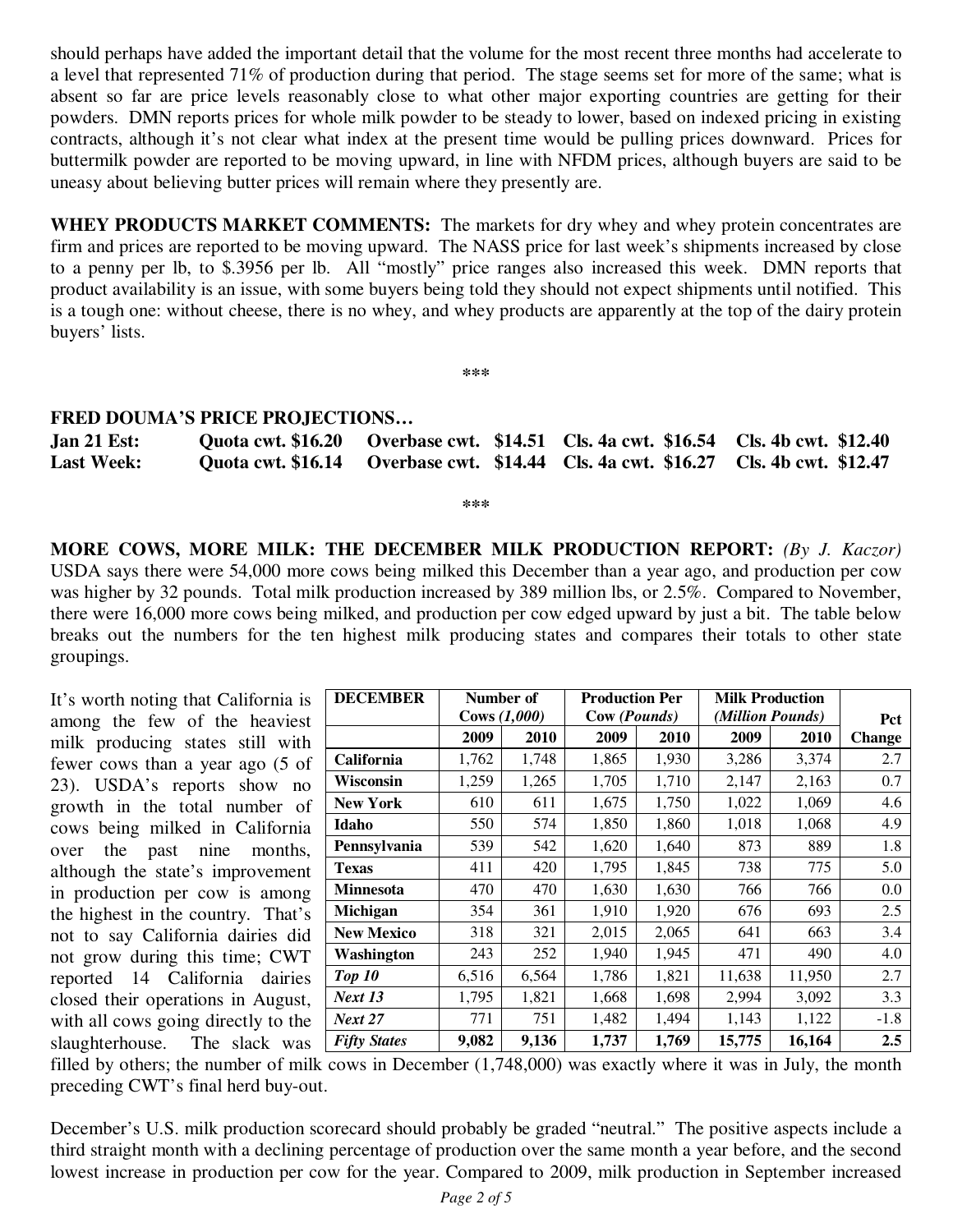by 3.3%; October's by 3.0%, November's by 2.8%, and December's by 2.5%. December's reported production per cow was 32 lbs greater than a year earlier; only January, with a 30 lb gain, was lower.

A negative note (in terms of possible surplus production) is the increase in number of cows – there were 16,000 more than in November, (14,000 more than the average for the six preceding months), and the highest reported for the year. This increase occurred at the same time many more dairy cows were being culled. USDA's report on December livestock slaughter, released today, says 24,000 more dairy cows were put away in December than in November (meaning they were replaced by 40,000 heifers), and 34,000 more than in last December. The increase in number of milk cows in December could be a response generated by positive news in October: butter and cheese prices on the CME reached peak levels about then, Fonterra's "futures" auction for butterfat and powders was generating nice price increases, and U.S. export volume was doing well. However, at about the same time, the news on current and likely future feed costs was not good. The forward looking news reports continue to include the good and the bad. The amount of milk produced in December was about what was being forecast; the increase in number of cows was a surprise.

**Regarding milk production per cow.** Yes, it was another annual record, reflecting well on the skill and care milk producers, and those who provide them a wide range of services, bring to their professions. USDA says PPC in 2010 was 21,148 lbs. Twenty years ago it was 14,782 lbs. Ten years ago it was 18,196 lbs. That's an astounding achievement. The year to year increase of 574 lbs was also astounding, coming within 6 lbs of being the  $2<sup>nd</sup>$  greatest increase. The record was set in 2005 – an increase of 598 lbs – higher in pounds and higher in percentage than last year's change, but could have been influenced by higher usage of a growth enhancer back then. Well done.

**PRICES MIXED IN FONTERRA'S LATEST AUCTION; SIGNS OF MORE INCREASES AHEAD?** *(By J. Kaczor)* Brokers might describe this week's results from Fonterra's internet auction as "choppy." Depending on the shipping month involved, which covers a range from March through September, winning prices for the three major product categories variously rose and fell compared to results from the previous auction held on January  $3^{\text{rd}}$ . Overall, prices for products scheduled for shipment in March rose 3.1%, and fell 0.2% and 0.7%, respectively, for the more distant periods. The weighted average price for all shipments of all products covered by the auction rose by 1.2%, which amounts to \$.024 per lb of product.

Fonterra is rightly pleased with this result, but appears to be trying to dampen expectations for more to come. A spokesman for the company declined to say the increase was part of an upward trend, instead saying the price changes in the last three or four auctions (in December and January) were more in line with the price volatility experienced in the last three years than part of a trend. Weather related issues were cited as a more likely factor influencing bidders. Other observers in New Zealand were more upbeat. A Bank of New Zealand economist said the results over the past few months were positive. "*It's possibly a sign of things to come through 2011 with supply running on the tight side and demand…improving with the ongoing recovery in the global economy."* 

The weighted average price change mentioned above is greatly influenced by whole milk powder volume which is about 70% of all volume offered. The average price for WMP was \$1.715 per lb (+0.5%), with prices ranging from \$1.68 for March to \$1.80 for the July-September period. The average price for SMP was \$1.623 per lb (+2.4%), with prices ranging from \$1.64 for March to \$1.62 for July-September. The average price for AMF was \$2.697 per lb (-0.3%), with prices ranging from \$2.71 for March to \$2.77 for July-September. Charts showing current and historical prices for these products are updated every two weeks on the *g*lobalDairyTrade website. They show recent auction prices for AMF have risen to the record highs reached in the summer of 2007, and prices for WMP and SMP have risen to within about \$.40 per lb of the records reached in 2007-2008. All of these are well above historical norms.

The reason for these prices is likely both weather related and demand driven. The rising demand comes from the two giant economies, China and Russia, and several "emerging" economies whose populations are growing faster than overall supply and whose appetites for dairy proteins is growing. Milk production in Western Europe is said to have suffered somewhat from a cold and snowy winter, and a higher proportion of their milk supply is reported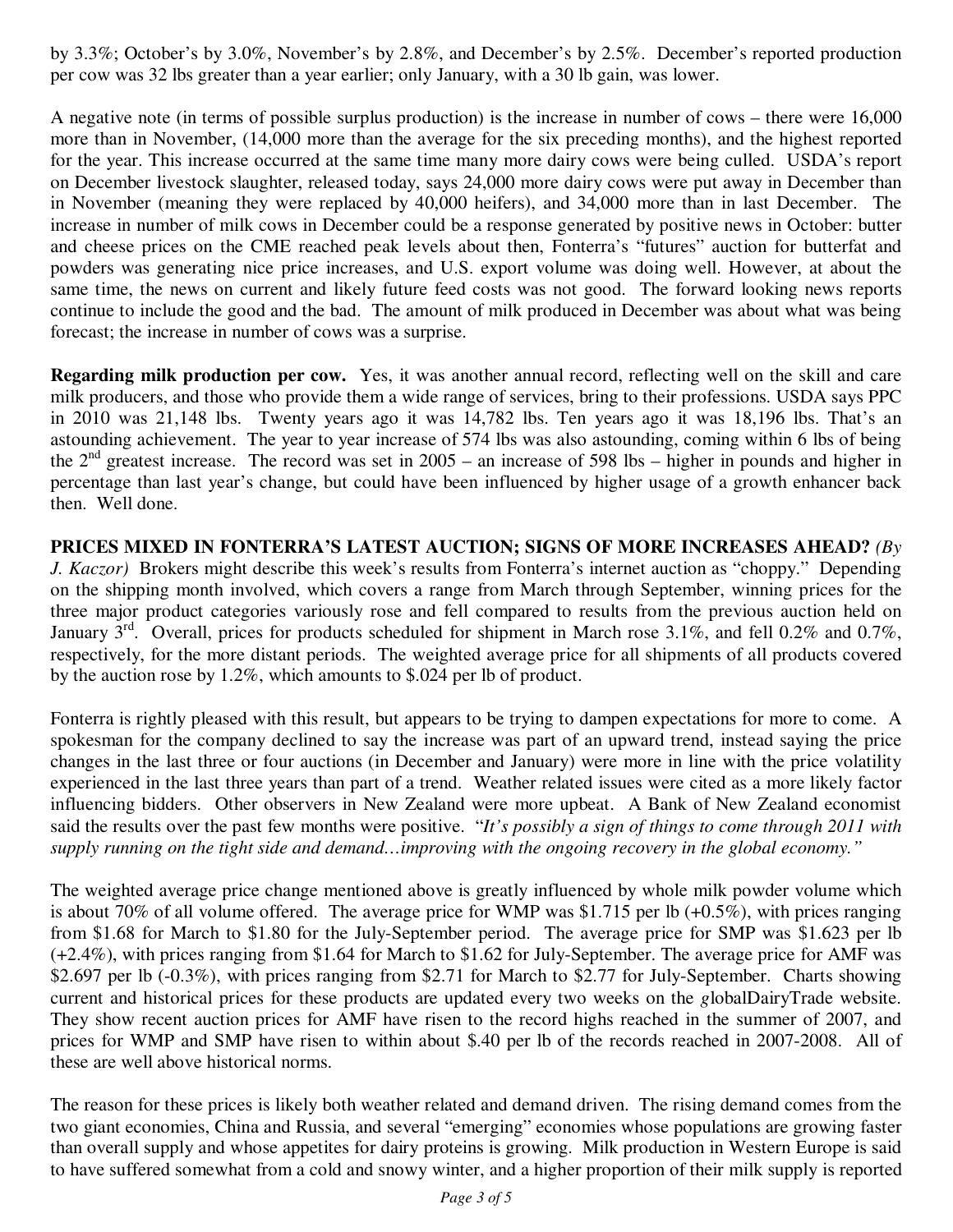to be needed for cheese demand within the expanding EU. Other weather problems have been widely reported and did affect to some extent milk production in New Zealand, Australia, and Argentina. With the U.S. dollar again heading downward, the milk supply heading upward, and real shortages of butterfat and skim milk apparent, it's beginning to look like the stars may again becoming aligned for the U.S. dairy industry.

**CONTINUED PROGRESS ON DEVELOPING DAIRY POLICY REFORM LEGISLATION:** *(By Rob Vandenheuvel*) As we enter into 2011, the dairy industry has reason to be more optimistic that we will see higher milk prices this year. Cheese, butter and nfdm have been moving up, and if the futures markets are any indication, those prices will continue to see strength. At the same time, however, the grain markets are getting stronger, along with the alfalfa market, resulting in a rising cost of production for dairy farmers. So at the end of the day, while higher milk prices are certainly a welcome sight, it's hard to get real excited about the profitability of our nation's dairy farmers, especially when considering the mountain of debt piled up from the past 2+ years.

So what can we take from this? One major message should be how important it is for our industry leaders to continue developing fundamental policy reform for our industry. As it stands right now, our industry is woefully lacking the tools necessary to bring our markets back to profitable levels for dairy farmers. One way to acquire those tools is to reform our current dairy policies, which is something Congress has the ability to do.

With the new Congress now in place and Committees established, progress continues to be made in developing a unified industry proposal. To that end, MPC has been working with dairy farmer trade associations and cooperatives all over the country. Early last year, a number of dairy farmer organizations throughout the country began meeting and talking about how to advance improvements to our nation's dairy policy. That collection of groups has grown over the past year, and now represents a huge portion of the nation's milk. To date, here are the groups that have been participating in this effort:

- Agri-Mark *(Northeast)*
- Associated Milk Producers, Inc. *(Upper Midwest)*
- California Dairy Campaign
- California Dairies, Inc.
- Dairy Farmers of America
- Dairy Farmers Working Together *(Vermont)*
- Dairy Policy Action Coalition *(Nation-wide)*
- Dairy Producers of New Mexico
- Dairylea *(Northeast)*
- Darigold Northwest Dairy Association
- Family Dairies USA *(Upper Midwest)*
- Georgia Milk Producers
- Holstein Association USA
- Kansas Livestock Association
- Kentucky Dairy Development Council
- Land O'Lakes
- Milk Producers Council
- National All Jersey, Inc.
- National Farmers Organization
- National Farmers Union
- Northeast Dairy Leadership Team
- Ohio Dairy Producers Association
- Oregon Dairy Producers Association
- Southeast Milk, Inc.
- St. Albans Cooperative Creamer *(Northeast)*
- Upper South Milk Producers Association *(Southeast)*
- Upstate Niagara Cooperative *(Northeast)*
- Utah Dairy Association
- Washington State Dairy Federation
- Western United Dairymen *(California)*

Earlier this month, this group of organizations hosted a conference call featuring Jerry Kozak, CEO of the National Milk Producers Federation (NMPF). NMPF has put together the "Foundation for the Future" (FFTF), a legislative proposal aimed at reforming several important areas of our nation's dairy policy (more information can be found at www.futurefordairy.com). MPC has written a number of articles in this newsletter on FFTF, and as NMPF continues to develop this proposal, we will undoubtedly write many more. The reason for the conference call was to get an update on NMPF's progress.

During the call, the groups were given a few key pieces of good news. First, it looks like we are rapidly approaching the introduction of NMPF's comprehensive proposal in Congress. Second, if producer groups around the country are able to rally around a common proposal, NMPF has gotten an indication from key leaders in Congress that we may have a chance at moving legislation in early-2011. And third, it was revealed that the